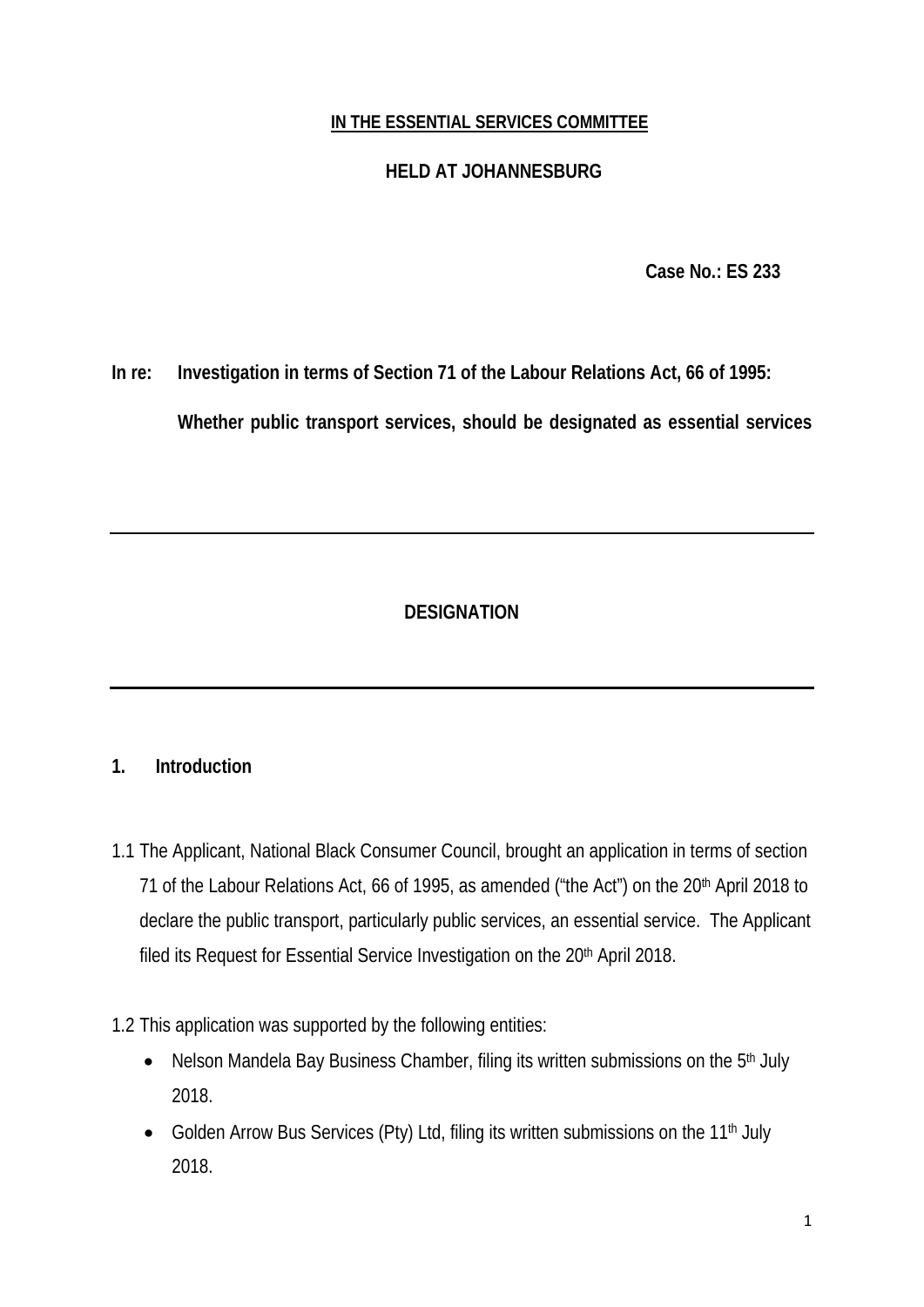- Cape Chamber of Commerce and Industry, filing its written submissions on the 6<sup>th</sup> July 2018.
- Commuter Bus Employers Organisation and South African Bus Employers Association, filing its joint written submissions on the 6<sup>th</sup> July 2018.
- 1.3 Notice in terms of section 71 of the Act was duly published by the Essential Services Committee (ESC) that oral submissions would be heard at the following venues:
	- 11 July 2018 Port Elizabeth
	- $\bullet$  13 July 2018 Durban
	- 16 July 2018 Cape Town
	- 17 July 2018 Bloemfontein
	- 20 July 2018 Johannesburg
- 1.4 I chaired the hearing and the Johannesburg hearing was chaired by Mr. Mohini Sonman. Mr Zwe Ndlala (Government) and Mr Ndaba (Labour), sat in as assessors.
- 1.5 The following parties were present at this hearing and made oral submissions on whether the public service, in particular buses, should be declared an essential service:
	- National Black Consumer Council (represented by Dr Russon)
	- Golden Arrow Bus Services (Pty) Ltd (represented by Edward Nathan Sonnenberg Inc)
	- Commuter Bus Employers Organisation and South African Bus Employers Association (represented by Bowman Gilfillan)

The following parties presented oral submissions opposing the application to have the public service declared an essential service:

- NUMSA
- SATAWU
- TASWU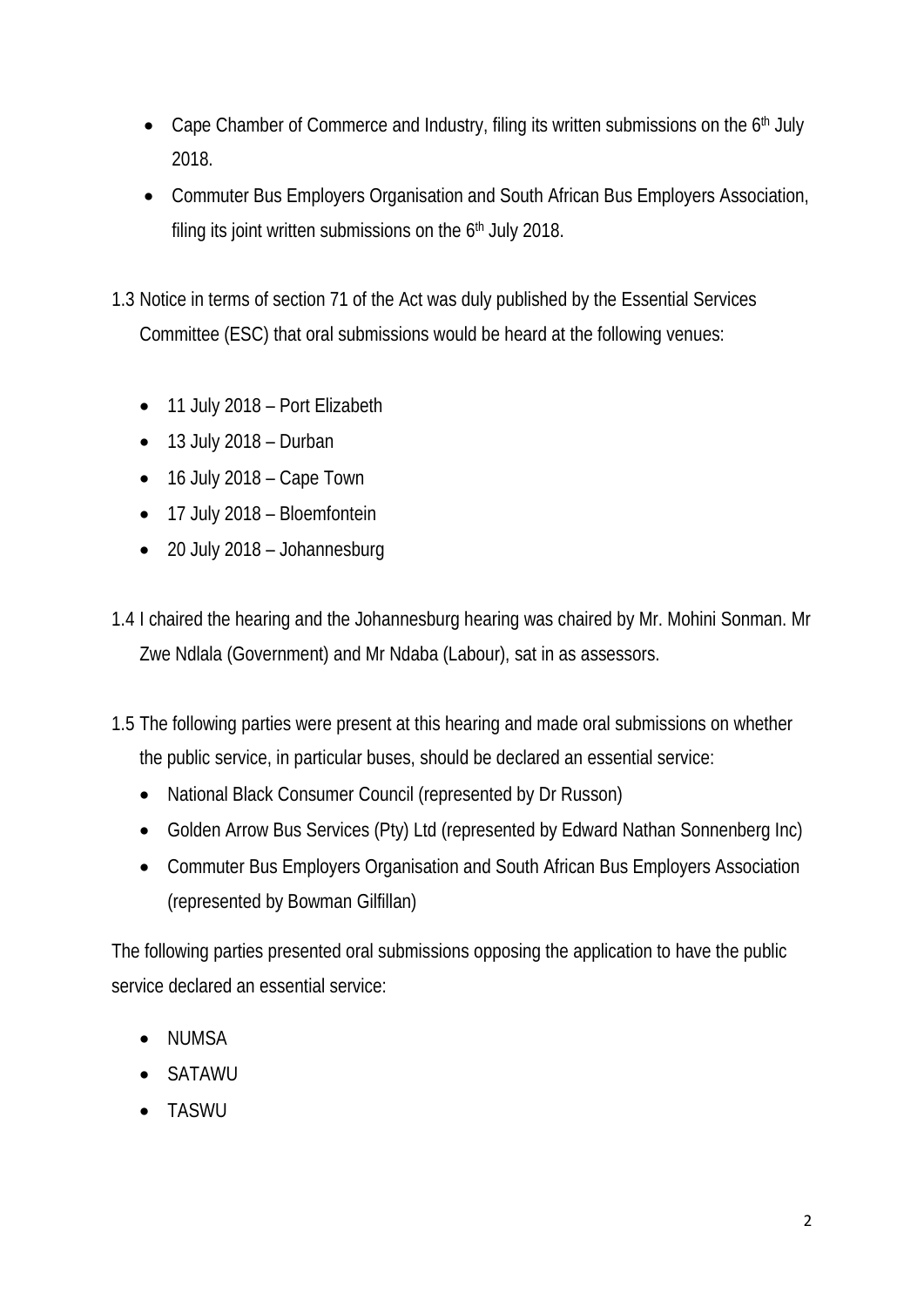## **2. Submissions**

#### National Black Consumer Council

- 2.1 Dr Russon indicated his dissatisfaction with the manner in which the ESC treated the NBCC as they were the last party to be notified of the hearings and were therefore unable to travel to the hearings held outside Johannesburg. They were not afforded a proper opportunity to make oral submissions in the hearings held in the other provinces.
- 2.2 The right to strike must be protected because it is the only weapon at the disposal of employees. The national bus strike of 2018 started on the 18th April 2018 and ended on the 14<sup>th</sup> May 2018 affecting about a million commuters around the country. Approximately 17 000 bus drivers participated in this strike. The NBCC fully supports the demands of the workers and urges both unions and employers to continue talking about improving the working conditions of employees in the industry.
- 2.3 However, although the strike action was justified, the NBCC supports the view that the public transport service, in particular, the bus service, be declared an essential service as it affected many consumers who were left stranded and this had added effects on other consumers in other sectors like hospitals, schools, fire and emergency services, water services, etc.
- 2.4 Consumers were also hurt financially by having to pay higher travelling costs to get to work using alternative means of transport, viz taxis. This also impacted on work attendance as many workers were either absent or arrived late for work. The Sowetan reported that thousands of people across the country were left stranded or were late getting to their destinations because of the strike.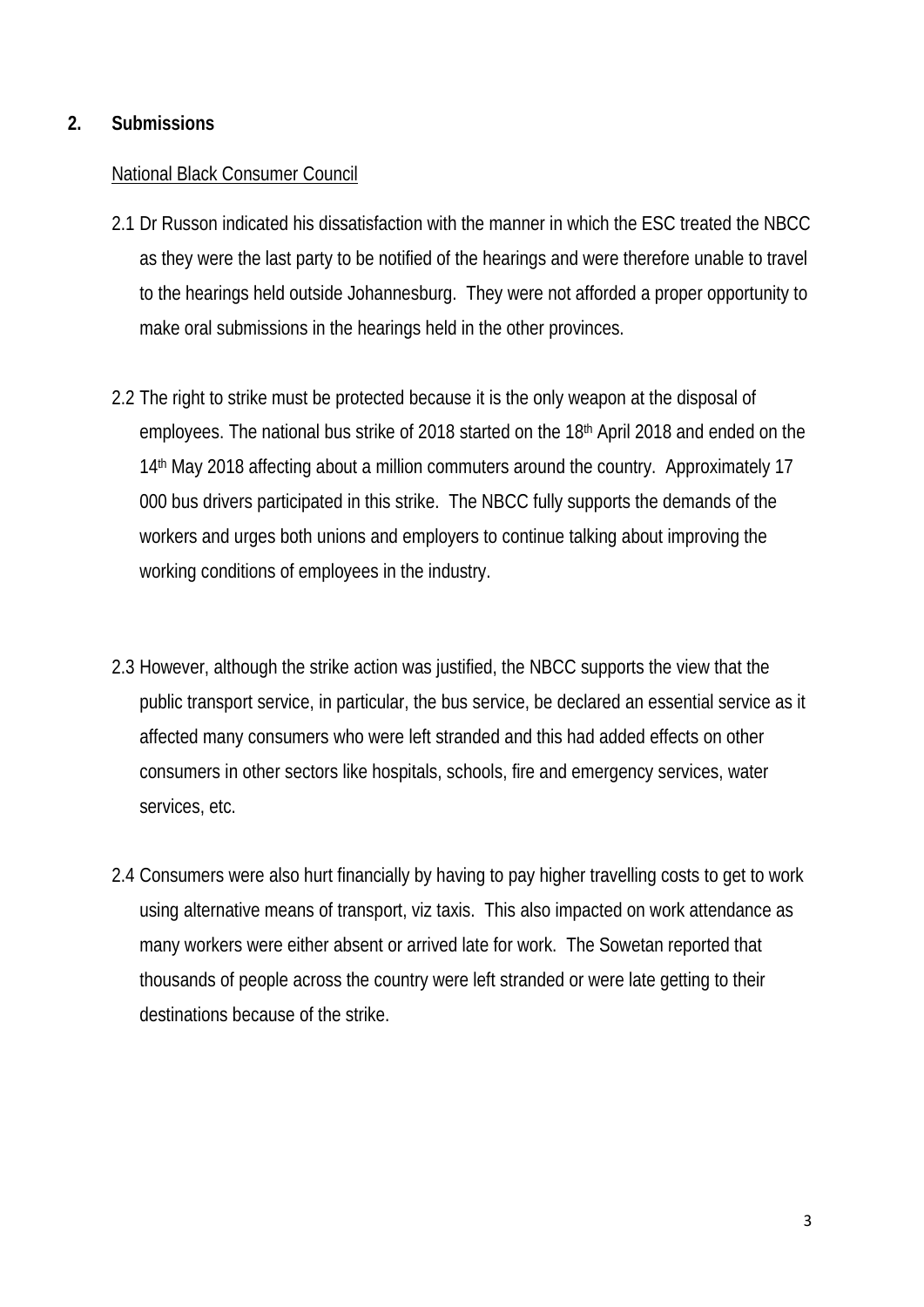- 2.5 Cape Town commuters complained of having to pay as much as R50.00 extra daily travelling between Khayelitsha and Claremont, in addition to the monthly bus ticket they had already purchased.
- 2.6 Ms Majozi from Soweto had to leave work before her children woke up and arrived back after midnight, when her children were asleep. Ouma Pieterse from Kliptown could not travel to hospital to collect her chronic medication and ended up in a coma and subsequently died.
- 2.7 The biggest impact was felt in the health sector. Several hospitals reported increased absenteeism and short staffing during the strike. In one hospital, a woman died after giving birth because there was only one nurse in the ward with 20 patients.
- 2.8 Many nurses depend on public transport to travel to work. Compounding this problem is the fact that the nurse to population rate is below the acceptable world standard [Nurse/population ration of 1:197 in 2017 in South Africa].
- 2.9 The strike affected the right to affordable health and the right to health is directly linked to the right of life. Any action that affects the right as enshrined in the Constitution may lead to class action against the perpetrators.
	- The taxis were overwhelmed with the number of people needing transport during the bus strike resulting in long queues. The consumers have no voice and are not represented but are the most vulnerable.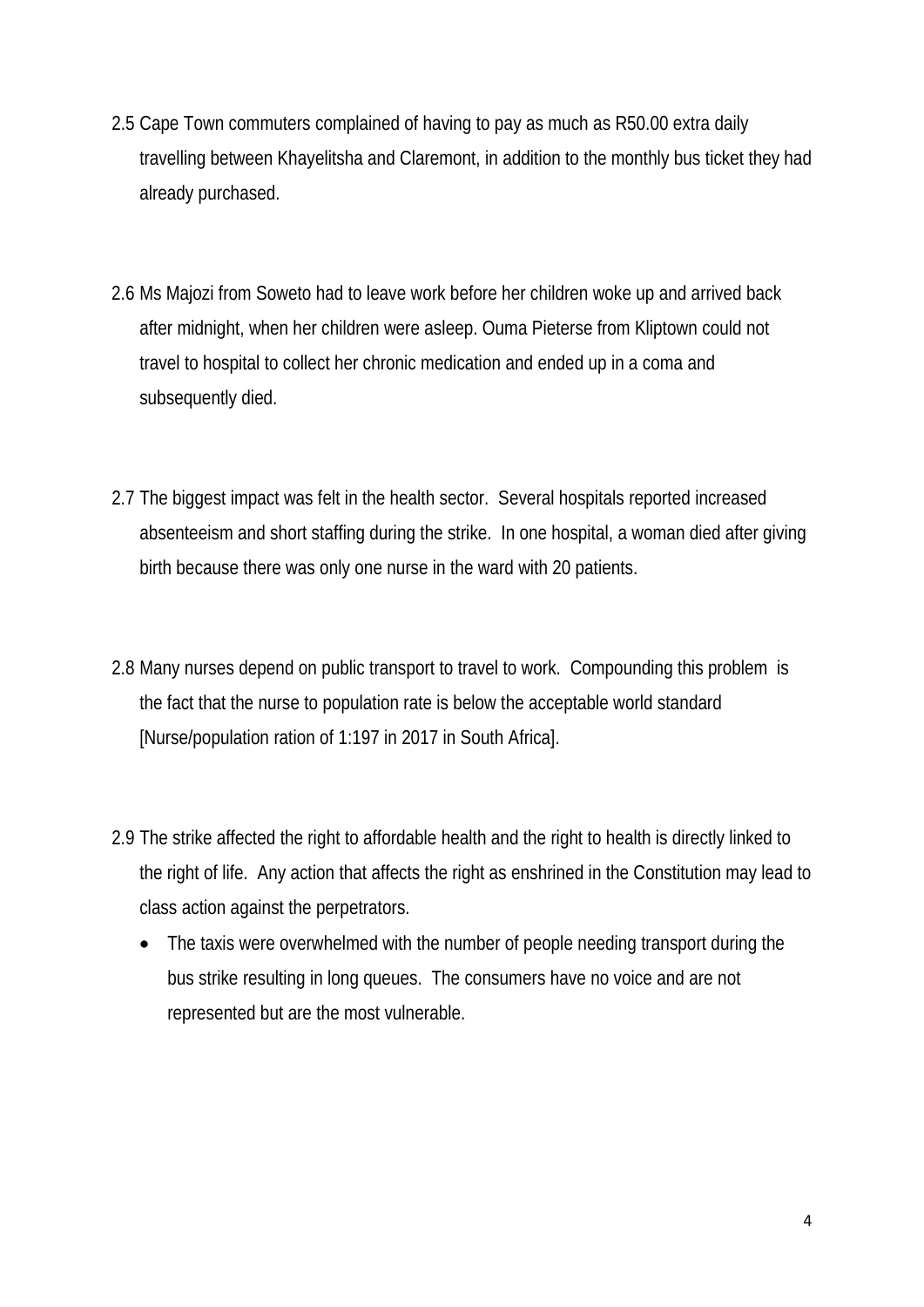## Commuter Bus Employers Organisation and South African Bus Employers Association

- 2.10 They are not challenging the legal position and recognize the Constitutional right to strike in terms of section 35.
- 2.11 The heart of the matter lies with the users of the public transport service, viz pensioners, children and sick and ailing people. The NBCC showed that there was a loss of life during the strike despite SATAWU's allegation that there were no such incidents.
- 2.12 The users of the service must be considered not the drivers.

# Golden Arrow

- 2.13 The ILO recognizes that the prevailing conditions must be taken into account and therefore how the poor suffer cannot be ignored. The poor cannot afford their own transport and rely heavily on subsidized public transport.
- 2.14 The strike had a direct impact on the right to health as many poor people relied heavily on buses to transport them to public hospitals in the metropolitan areas. This is further supported by the TAC report identifying a need for ambulance services in the townships and informal settlements as this is presently non-existent. Patients in these areas are therefore dependent on public transport to access health care.
- 2.15 Golden Arrow received many complaints from commuters during the 2018 bus strike about long queues, physical threats, late-coming and muggings endured because of being forced to walk long distances to access alternative transport. Numerous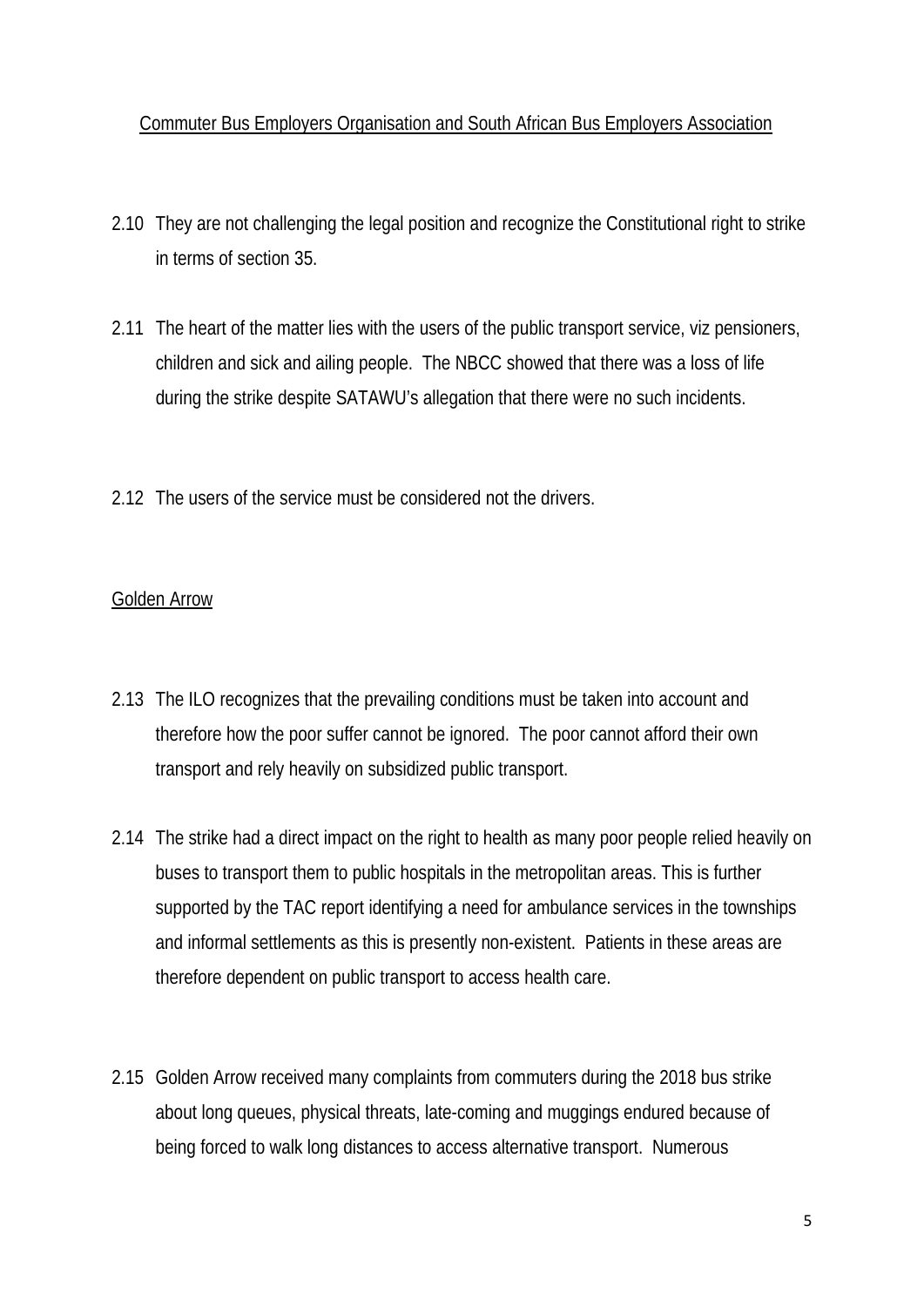complaints were also received about being forced to utlise taxi services and being subjected to unsafe conditions in this industry.

2.16 The taxis were unable to cope with the demand and the unsafe driving conditions increased placing these commuters at further risk and danger. The commuters did not face these unsafe conditions while using the public bus services.

## 2.17 Parties opposing NBCC's application

- NUMSA (represented by Mduduzi Nkosi)
- SATAWU (represented by Solomon Mahlangu)
- TASWU (represented by Simmy Ramalope)

## NUMSA

- 2.18 The Constitutional right to strike must be recognized and given effect to. Numsa represents poor workers rights and this is an attempt to take away these rights from the workers.
- 2.19 Statistics SA records that up to 60% of commuters use taxis, which is not subsided. The bus passengers do not form the majority of the public transport users and the buses therefore do not transport the majority of consumers.
- 2.20 The long queues found at taxi ranks are prevailing on a daily basis and is not unique to the strike period. Furthermore, the hazards identified by the Applicants are daily hazards for the majority of South African consumers and are not only faced by bus commuters during the bus strike.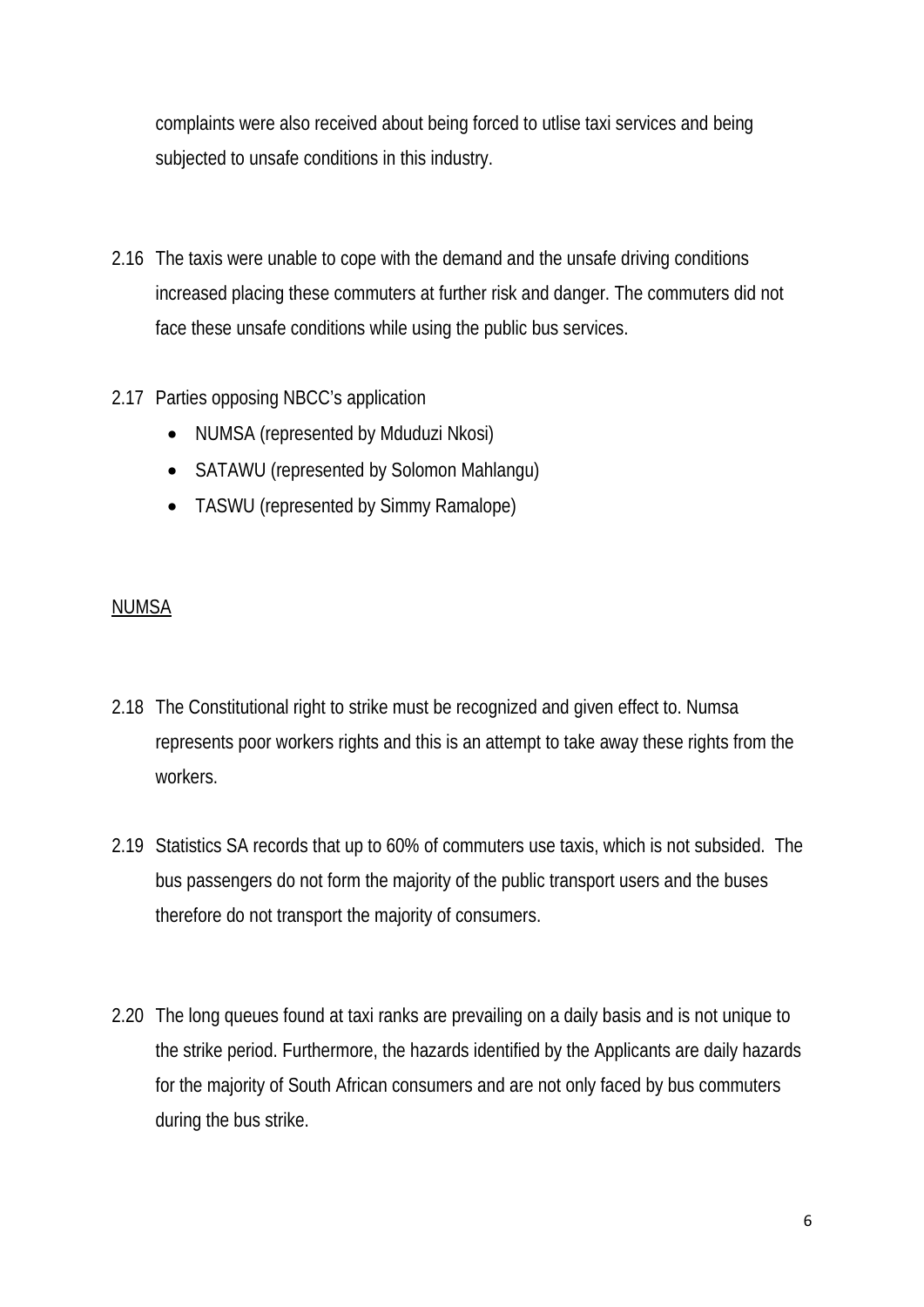- 2.21 The workers only resort to strike action as a last resort. There were twenty days of negotiation preceding the last bus strike in 2018. However, a majority of their demands were not achieved, viz the issues of night shift and double drivers. These demands will remain unresolved if the bus service is declared an essential service.
- 2.22 Strikes are designed to be an interruption in providing labour to the affected employers to accede to the workers demands. The Applicants' submissions on economic basis is exactly what strikes are intended to do.
- 2.23 The Applicants must show what percentage of consumers they are representing and that they are subsidized by government.
- 2.24 Their submissions are based on economic reasons only and the conditions alluded to are still prevalent under normal conditions.

# **SATAWU**

- 2.25 SATAWU remains committed to cost-effective, reliable, safe and integrated public transport services.
- 2.26 The public transport system is represented by taxis, buses and train services. Trains employ approximately 15 000 workers, buses about 34 200 workers and taxis about 960 000 workers. The taxi industry is not regulated and collective bargaining does not take place in this industry. The last strike for train workers took place in 2010. The bus industry has had a few strikes in the last few years, viz 2013, 2017 (2 days) and the protracted strike in 2018. Trains transport about 2 million commuters daily, buses about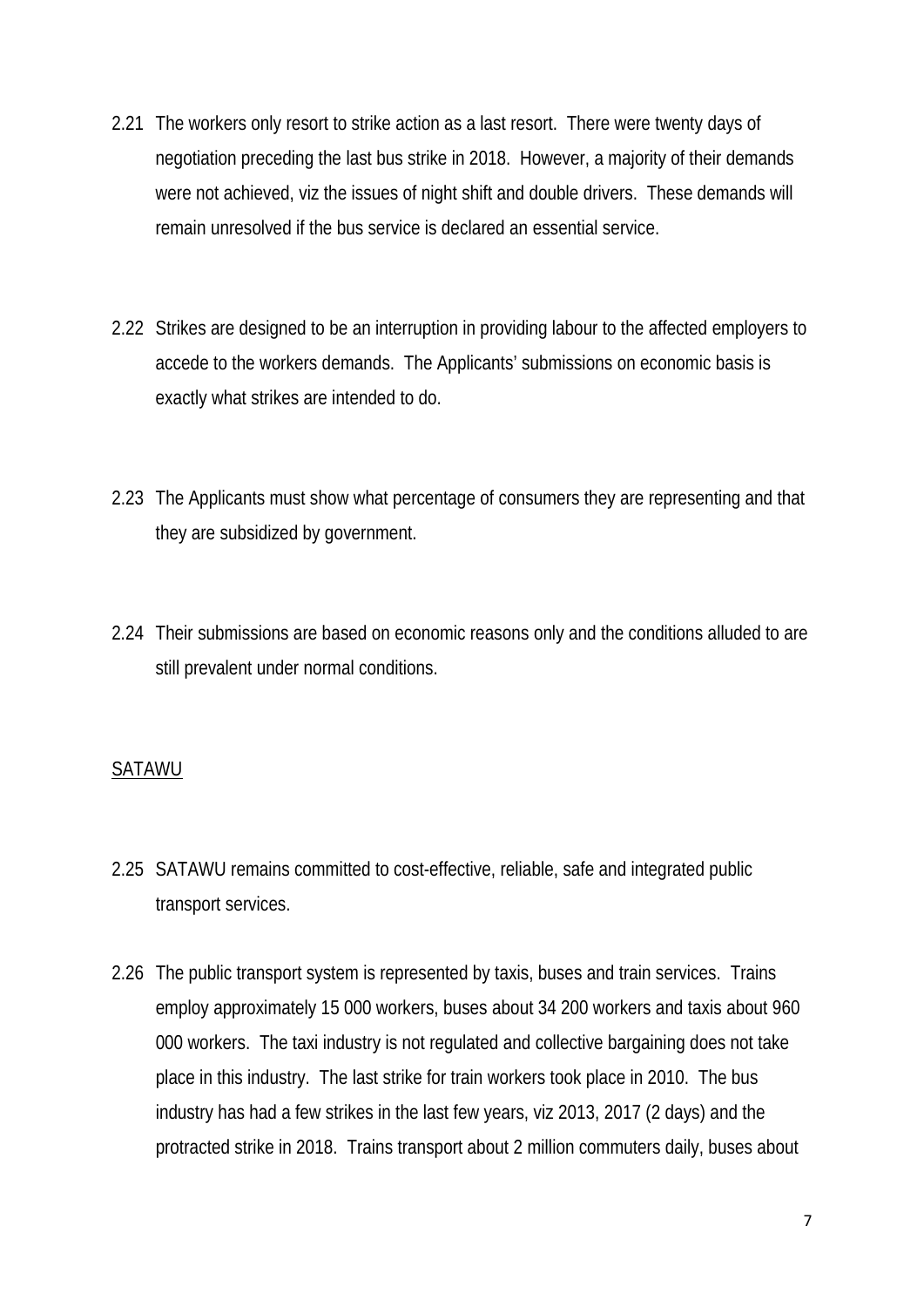9 million commuters daily and taxis about 15 million commuters daily. 66% of commuters are therefore serviced by the taxi industry, 21% by buses and 13% by trains.

- 2.27 It is not clear why the Applicants are only asking for the bus transport service only to be declared an essential service and not the taxi and train services. The workers achieve their demands by striking as it is not simply handed to them on a silver platter. Blame cannot be apportioned to workers simply because they are seeking to transform their economic situation.
- 2.28 The Applicants have failed to establish a causal link between the lady who died giving birth in hospital to the bus strike. This is a vague argument. The definition of essential services as per section 213 of the Act has not been given effect to and the Applicants have failed to show that the requirements as per the definition have been met.
- 2.29 The workers are only seeking to improve their working conditions and are hoping to achieve this by striking as this is the only tool they can use to achieve better working conditions and benefits like medical aid, housing allowances, etc.
- 2.30 The Applicants have failed to show why the service must be declared an essential service.

# SATAWU representing the Rail workers

2.31 Public transport includes buses, taxis and rail services. The rail industry sits with the National Department of Transport and affects all provinces, and includes long and short distance travel.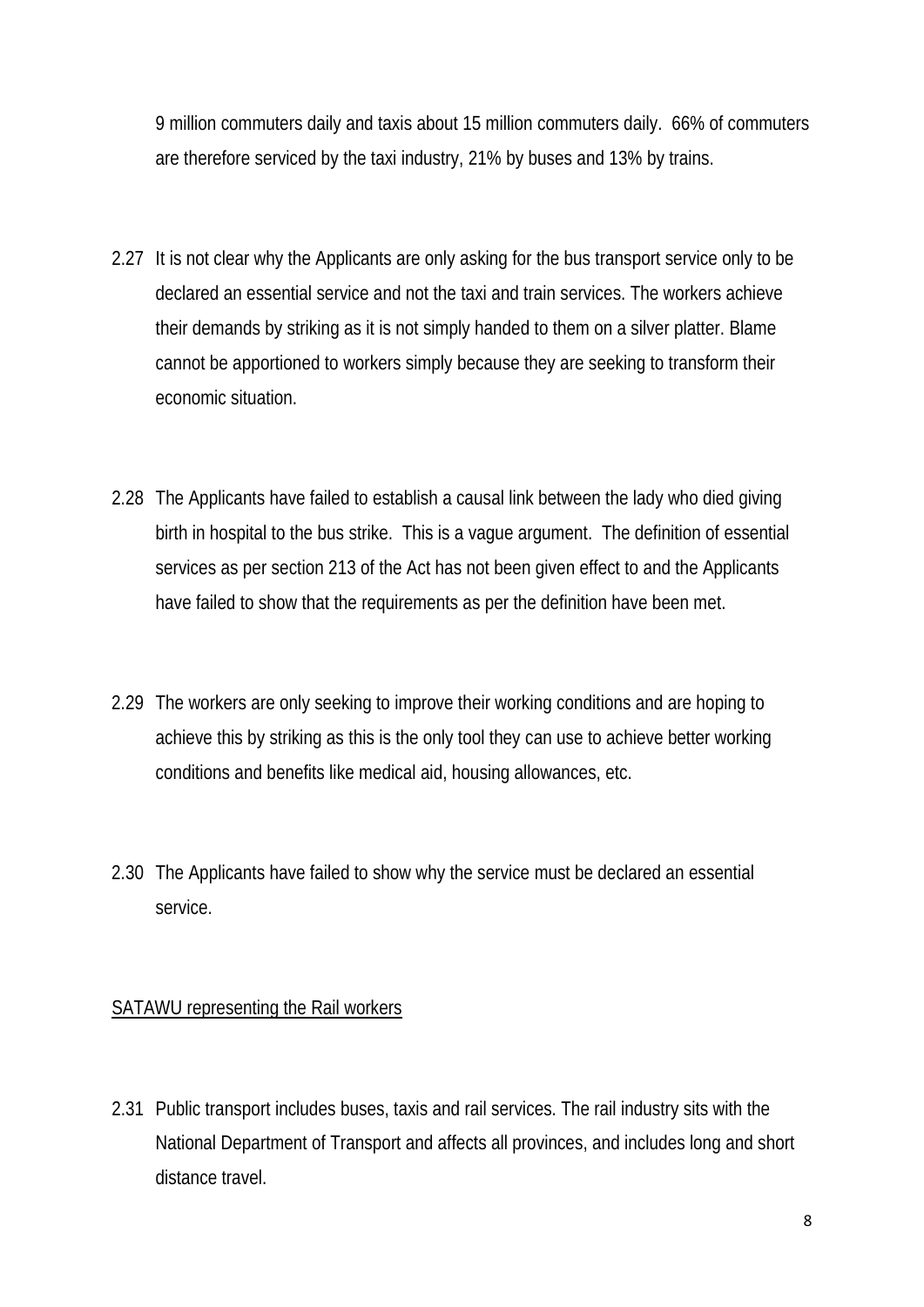- 2.32 The rail industry cannot be declared an essential service because workers going on strike are not the issue. The real issue lies with integrated transport system. This application to declare the rail industry an essential service is merely an attack on the workers rights and on collective bargaining.
- 2.33 The National Railways Safety Regulator has clear laws and policies on how to stabilise the rail industry.

# TASWU

- 2.34 There is no unique reason to declare public transport an essential service. Public transport is utilized by poor people and the workers in the public transport service industry are also poor people. Collective bargaining and strikes are the only tools available to them to negotiate better working conditions.
- 2.35 The bus industry operates on schedules and on demand so it is hard to understand how sick people are placed at risk of death if workers embark on strike action. If a person is sick, the correct action is to call for an ambulance to transport this person to the hospital.
- 2.36 The Constitution grants the right to strike for a purpose and withdrawing this right leaves the workers without any rights. The proposal by the Applicant to arbitrate these disputes will not work. The Application to declare public transport an essential service is opposed.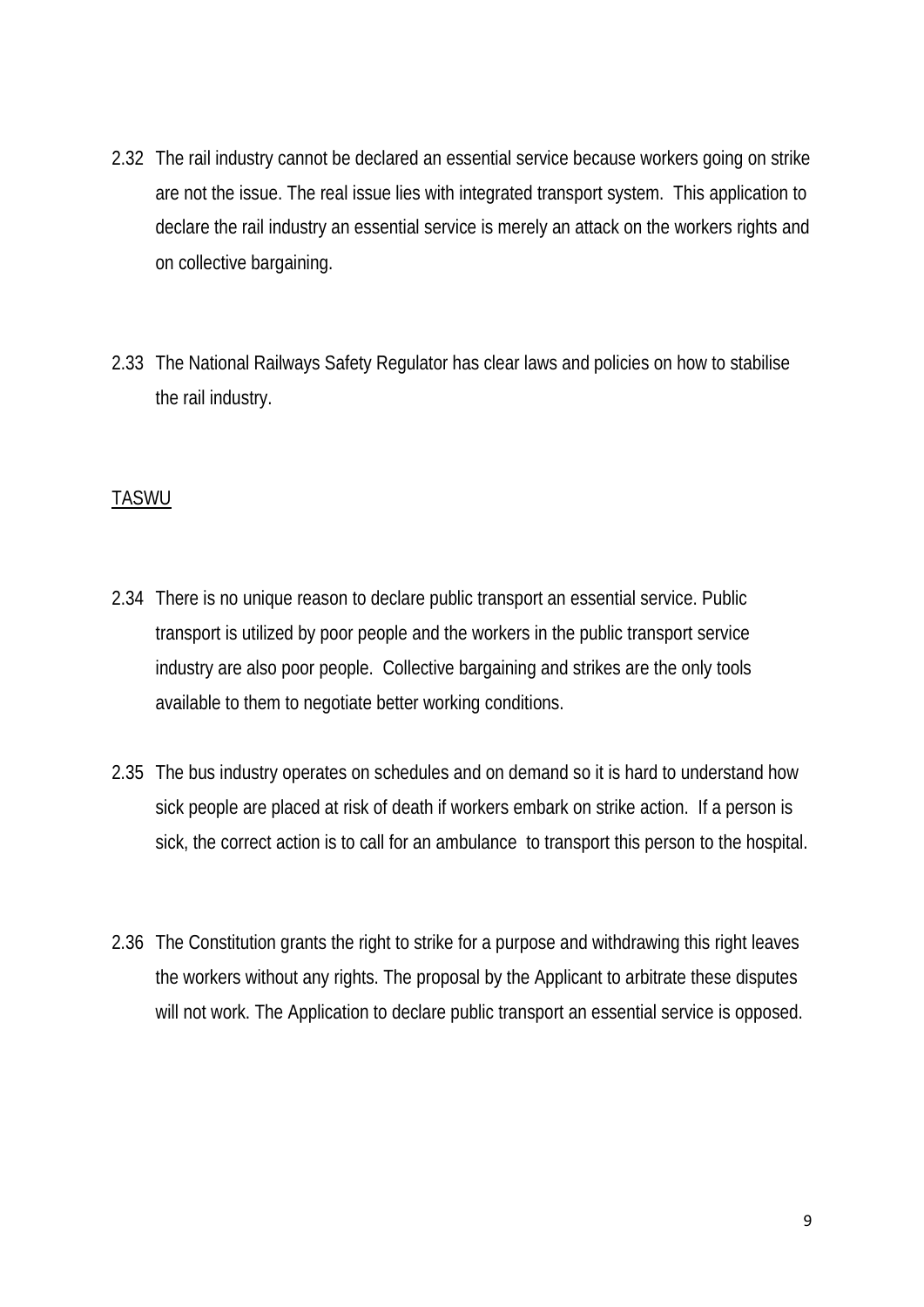### NUMSA

- 2.37 The plight of workers must be known. They face desperation when they embark on strike action. It is also prejudicial to workers when MSA's are drafted in English and they are required to sign documents they cannot understand.
- 2.38 There were no recorded deaths during the last bus strike. The submissions made by the Applicant are rejected.
- 2.39 The workers resort to strike action as the last resort. They desire to resolve all differences in a bargaining environment but the Employers are not using this tool, especially in the bus industry but are instead looking to limit the workers right to strike.
- 2.40 The employees in the bus sector are facing real and deep challenges and these issues must be dealt with decisively. The employers in the bus industry are encouraged to deal with issues to prevent workers going on strike action.
- 2.41 He lives in a township and his children use the bus services to go to school. They continued going to school during the bus strike. There are hospitals in the townships and transport is available to these hospitals.
- 2.42 The Applicants claim is therefore unfounded because he comes from the township and he urges them to go to the township to verify their claims. The consumers are the workers who cannot afford to survive. This application cannot be supported by the workers.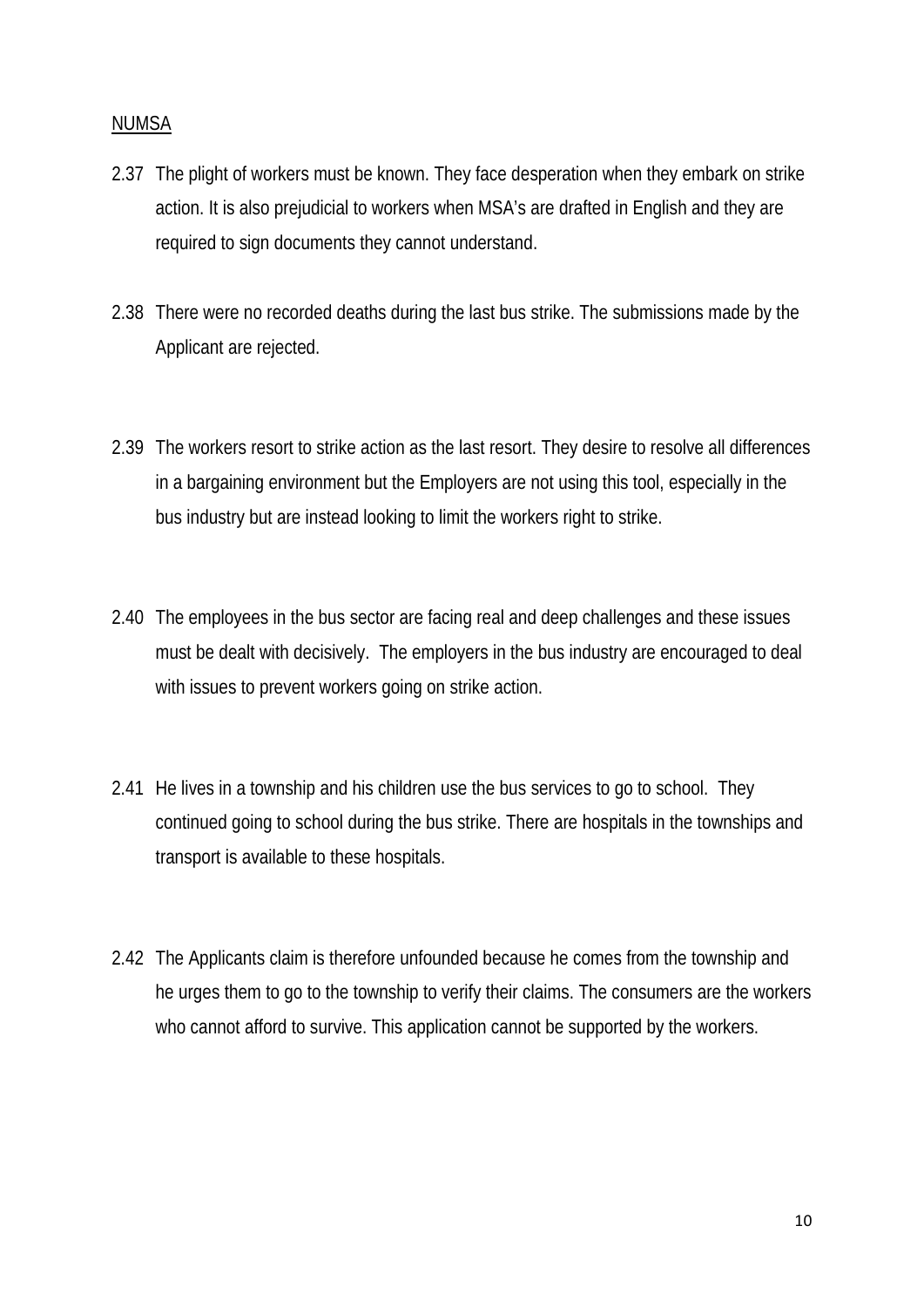# **3 Survey of the Evidence and Arguments**

3.1 The constitutional right to strike is well entrenched in our law. Section 23(2) of the Constitution gives effect to this right. It states:

"*Every worker has the right-*

- *(a) …;*
- *(b) …; and*
- *(c) To strike."*
- 3.2 Section 64 of the Act sets out the procedure that must be followed when employees wish to embark on protected strike action, the provisions of which are not relevant for present purposes.
- 3.3 Section 36 of the Constitution allows for the limitation of the rights that are embodied in the Bill of Rights. The relevant section states:

*"The rights in the Bill of Rights may be limited only in terms of law of general application to the extent that the limitation is reasonable and justifiable in an open and democratic society based on human dignity, equality and freedom, taking into account all relevant factors, including:*

*(a) the nature of the right;*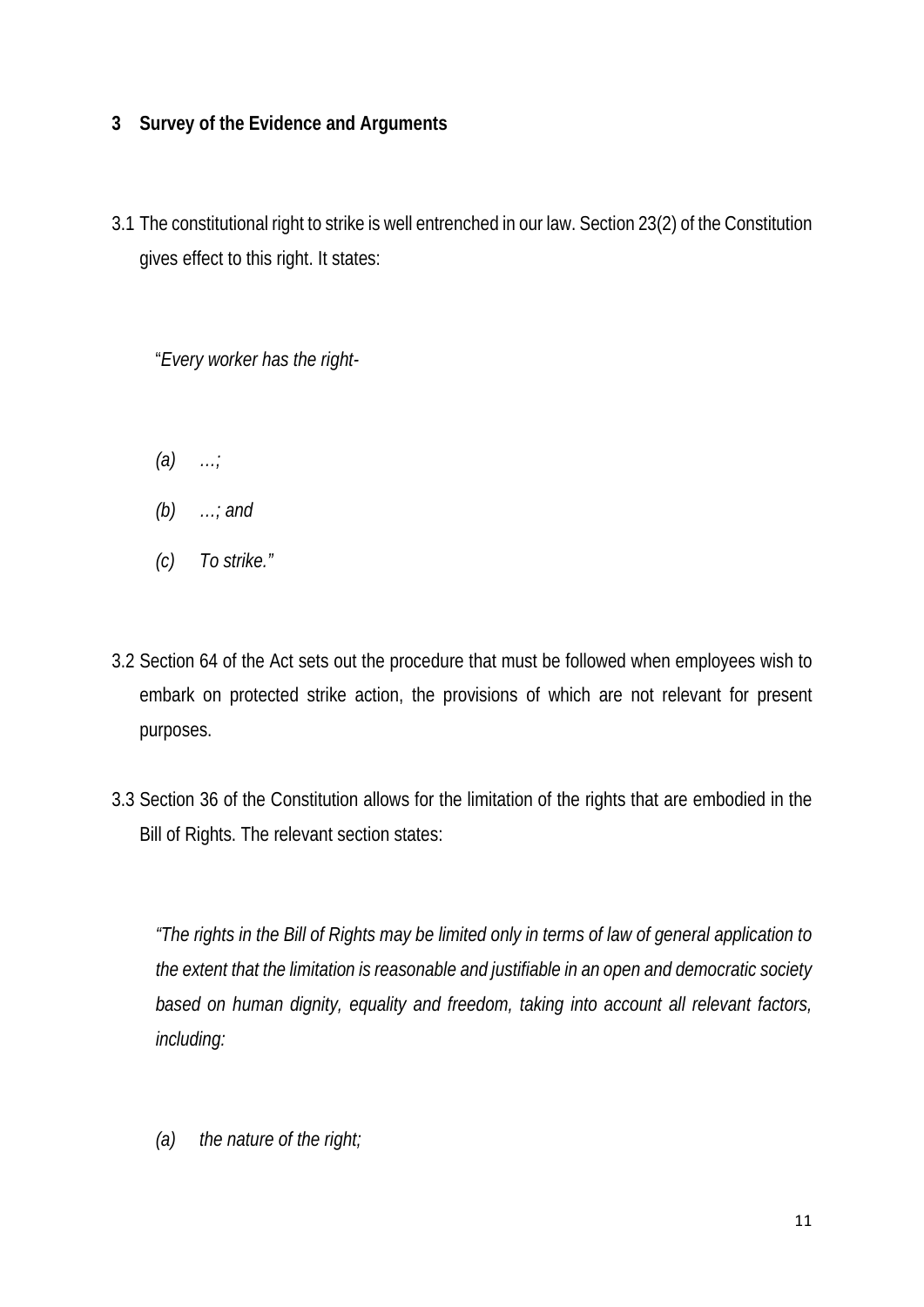- *(b) the importance of the purpose of the limitation;*
- *(c) the nature and extent of the limitation;*
- *(d) the relation between the limitation and its purpose; and*
- *(e) less restrictive means to achieve the purpose*."
- 3.4 Section 65 of the Act provides for the limitation on the constitutional right to strike. The relevant sub-section thereof for purposes of this application is section 65 (1) (d) (i), which states:

"*No person may take part in a strike …if-*

- *(d) that person is engaged in-*
	- *(i) an essential service".*
- 3.5 It is trite law that a court, tribunal or forum, when interpreting the Bill of Rights, must give consideration to international law.
- 3.6 It is furthermore trite law that essential services must be restrictively defined (*See Chirwa v. Transnet Ltd and Others 2008 (4) SA 367 (CC) at paragraph [101]*).
- 3.7 Chaskalson *et al* (in *Constitutional Law of South Africa, Volume 4, Second Edition, Juta*) point out that having regard to the definition of essential service in the Act, the prohibition on strikes in essential services operates only in very restricted circumstances.
- 3.8 Similarly, Brassey (in *Commentary on the Labour Relations Act, Volume 3, Juta*) notes that an essential service is narrowly defined in our law; that the emphasis is on threats to safety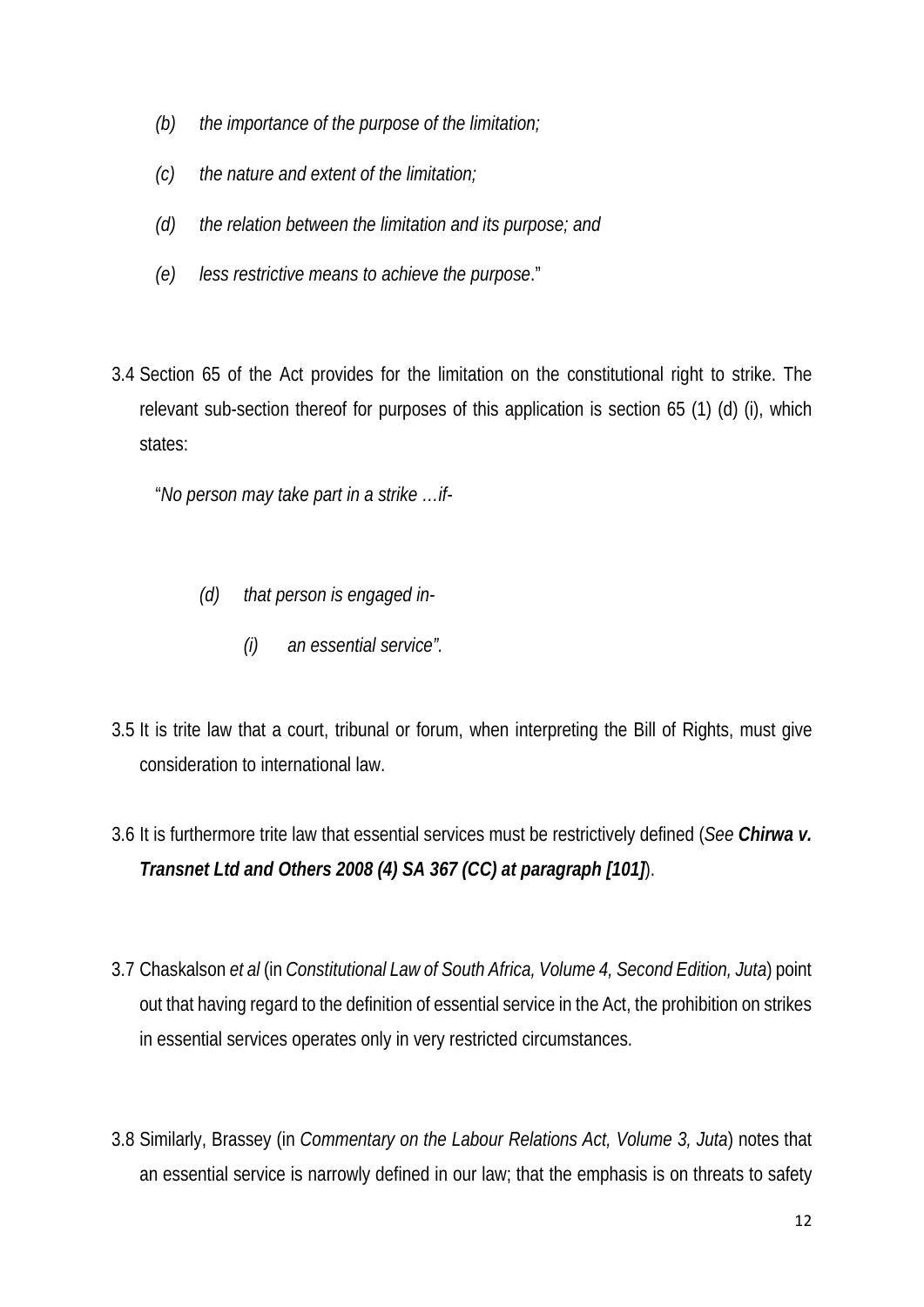and security, and that considerations of mere expense and inconvenience fall beyond the ambit of the definition of an essential service.

3.9 Brassey notes further:

"*It is the service that is essential – not, as was so under the previous Act, the industry within which such service fell. Thus essential and non-essential service workers can be found working side by side in the same institution. In a hospital for instance, doctors and nurses might be essential service workers, whereas the cleaners and gardeners would probably not be".*

- 3.10 The Labour Court endorsed this view of Brassey in *SA Police Service v Police & Prisons Civil Rights Union & Others (2007) 28 ILJ 2611 (LC)*, when it ruled that not all employees of the South African Police Service render an essential service which prohibits them from embarking on strike action. The Labour Court held that it is the service that is essential, not the industry. The suggestion that finance administrators, human resource personnel, tea ladies and cleaners render an essential service by reason only of being employed by the SAPS was, in the Court's view, difficult to comprehend. It could not be argued, on the definition of essential service in the Act, that the interruption of the service of the above workers would "*endanger the life*, *personnel safety or health of the whole or part of the population*".
- 3.11 The above judgment was confirmed on appeal by the Labour Appeal Court. Waglay JA held that while employees employed under the Public Service Act Proclamation 103 of 1994 provide important support and complementary functions to the SAPS, they do not form part of the SAPS that is designated as an essential service by the Act. Such employees were accordingly not prohibited from striking in terms of section 65(1) (d) of the Act. Waglay JA held that giving effect to the interpretation sought by the SAPS, to the effect that all persons employed by SAPS rendered an essential service, would unjustifiably restrict the fundamental right to strike enshrined in the Constitution.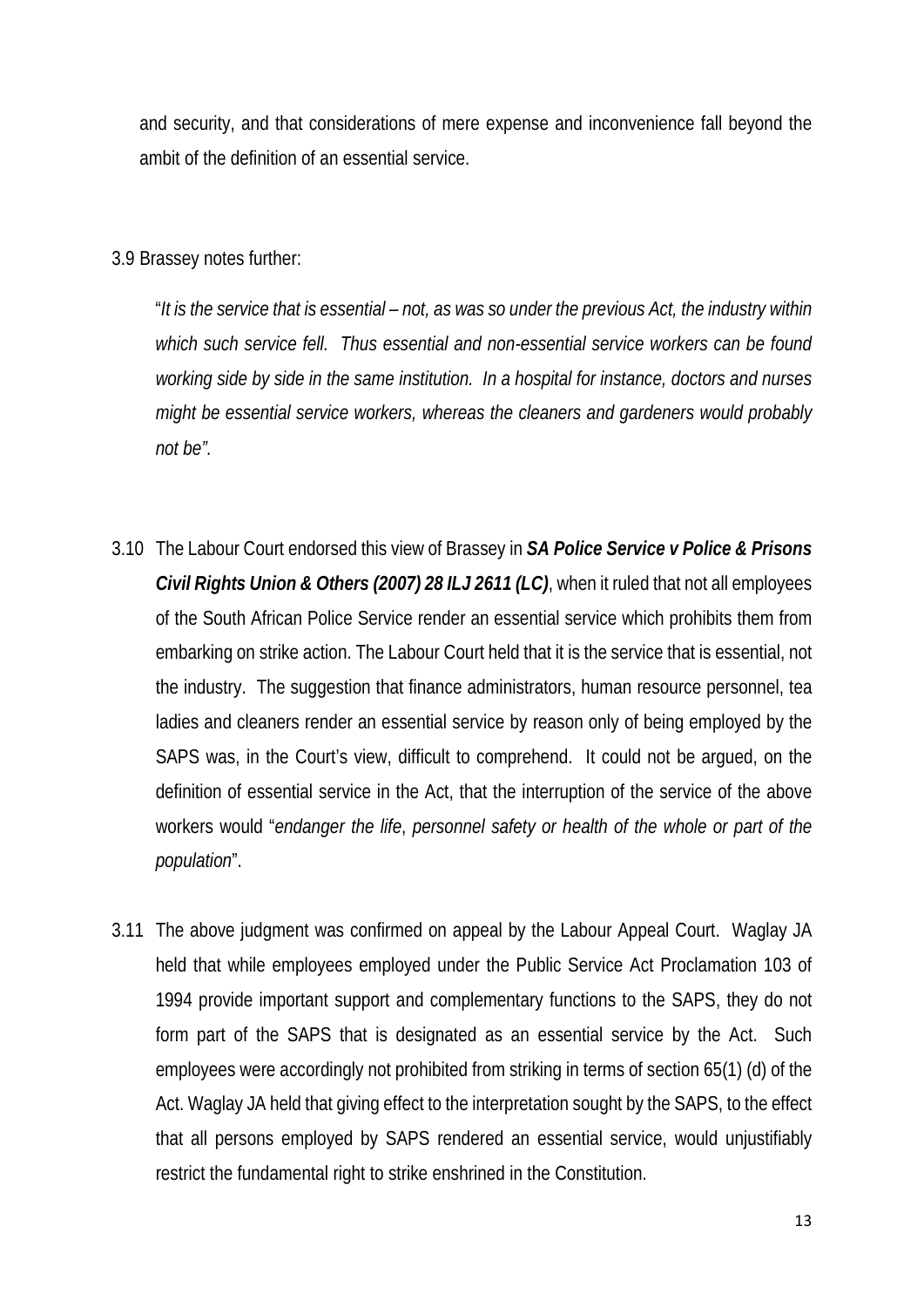- 3.12 The Labour Appeal Court judgment was confirmed on appeal by the Constitutional Court. A unanimous Constitutional Court held that the Labour Appeal Court could not be faulted in holding that not all SAPS employees are engaged in an essential service, and that the wide interpretation sought by the SAPS was incorrect. The Constitutional Court held that "*a restrictive interpretation of essential service must, if possible, be adopted so as to avoid impermissibly limiting the right to strike*".
- 3.13 Having regard to the above, it is clear that our law requires essential services to be restrictively interpreted, and that this means, *inter alia,* the following:
	- 3.13.1 It is the service which is essential, not the industry or the institution within which the service falls;
	- 3.13.2 Only those employees who are truly performing an essential service, may be prohibited from striking; and
	- 3.13.3 Essential and non-essential service workers may be found working side by side in the same institution.
- 3.14 Essential service is defined in section 213 of the Act as:

*"a service the interruption of which endangers the life, personal safety or health of the whole or any part of the population*".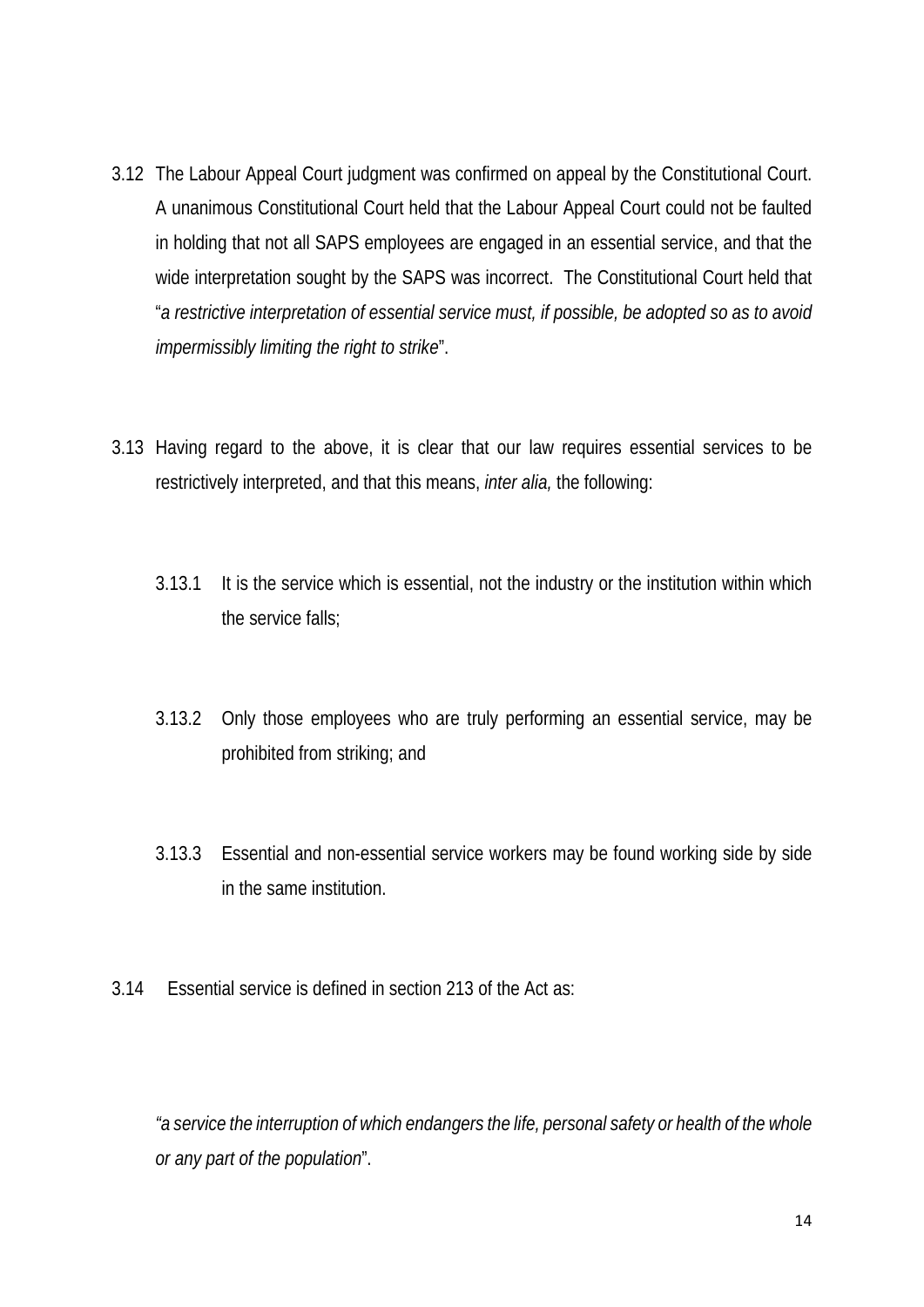- 3.15 Before the ESC can designate any service as essential, it must be satisfied that:
	- 3.15.1 It is a service, or part thereof, that is essential. It is not employees, or a business or industry that is essential (see *SAPS v. POPCRU and Others* supra);
	- 3.15.2 There must be an interruption, irrespective of whether it is partial or complete. If industrial action is unlikely to interrupt the service, or if the interruption can be avoided (for example by using replacement labour), the service will not be designated as an essential service;
	- 3.15.3 The interruption of the service must endanger life, personal safety or health. Endanger means "putting at risk", "imperil" or "jeopardise". This implies that the conditions prevailing at the time that the designation is made, must be considered, and not the circumstances that may occur at some future stage; and
	- 3.15.4 The endangerment must impact on the population, being human beings (see D Pillay *"Essential Services under the new LRA"* (2001) 22 ILJ 1 and the ESC designation in the matter of the *Road Traffic Management Corporation and Others vs. NEHAWU and Others*).
- 3.16 In terms of the submissions received it is clear that the Applicants are seeking for the bus services in the public transport service to be declared an essential service.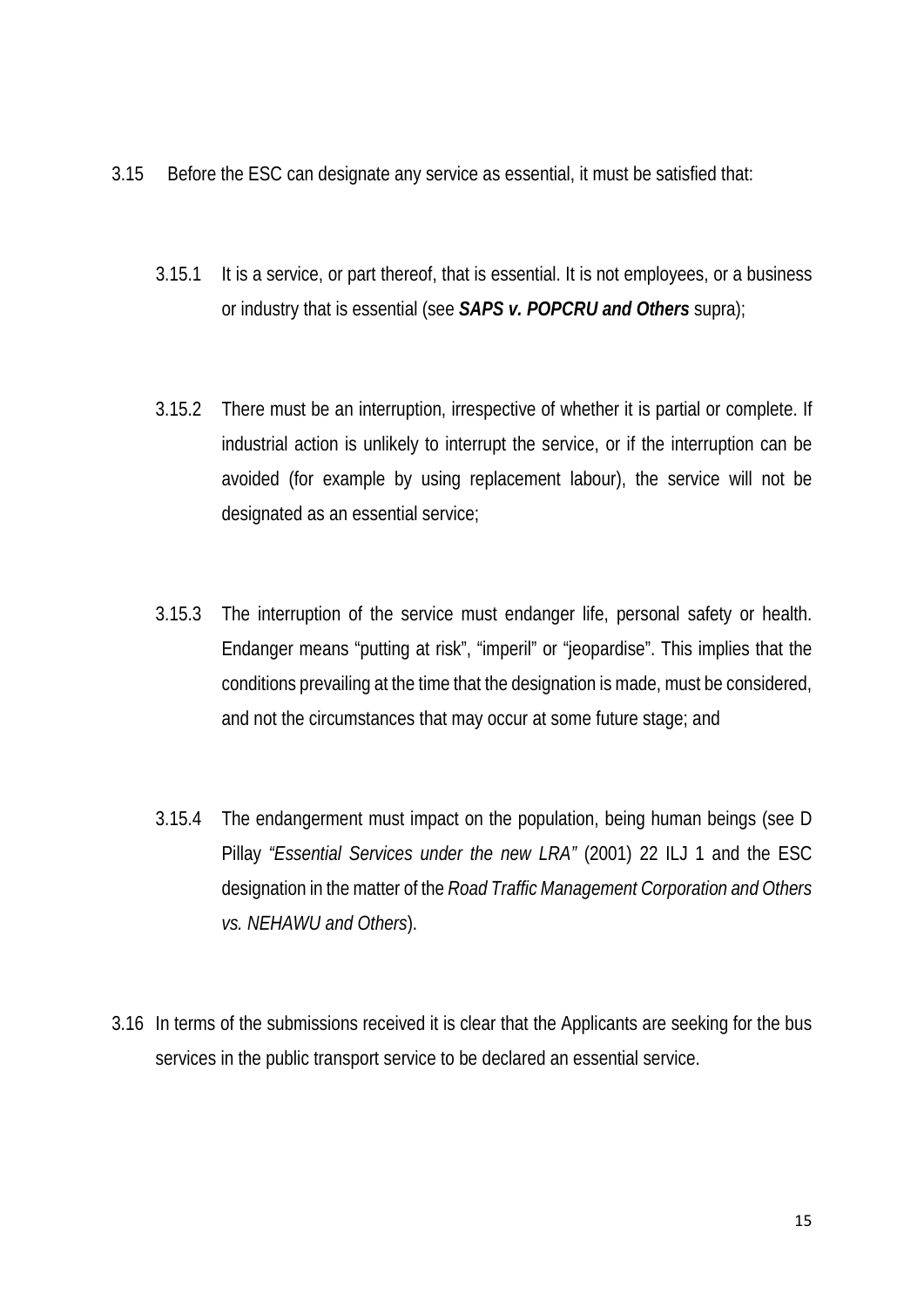- 3.17 SATAWU presented valuable information regarding statistics of the various users of bus, taxi and rail services which will assist in determining whether there is an interruption of this service during strike action.
- 3.18 On the evidence presented I am not convinced that the transport service by busses during industrial action would be interrupted that it would endanger life personal safety or health. It is undisputed evidence that there is always an alternative of the taxis, rail and other means of transportation.
- 3.19 While the increased numbers of commuters on both the taxi and rail service does have an impact on same, there was no compelling submission on the endangerment to life, the personal safety and health of the whole or part of the population. The commuters will face the same dangers and risks using these services that prevail at any time and is not peculiar to strike periods only.
- 3.20 NUMSA's submissions that the buses run on schedule and are not a on-demand service is particularly relevant to the counter argument that the lives of critical ill commuters are endangered when bus drivers are on strike as these patients will have no choice but to wait for buses outside the strike period. Medical staff are also able to utilize taxis and rail for transport to hospitals. SATAWU's statistics on commuters using the different public transport is relevant and helpful in this regard.
- 3.21 The Applicants arguments relied more on the financial impact that the strike action in the bus transport industry had on commuters rather than the endangerment to life, personal safety and health of the commuters.